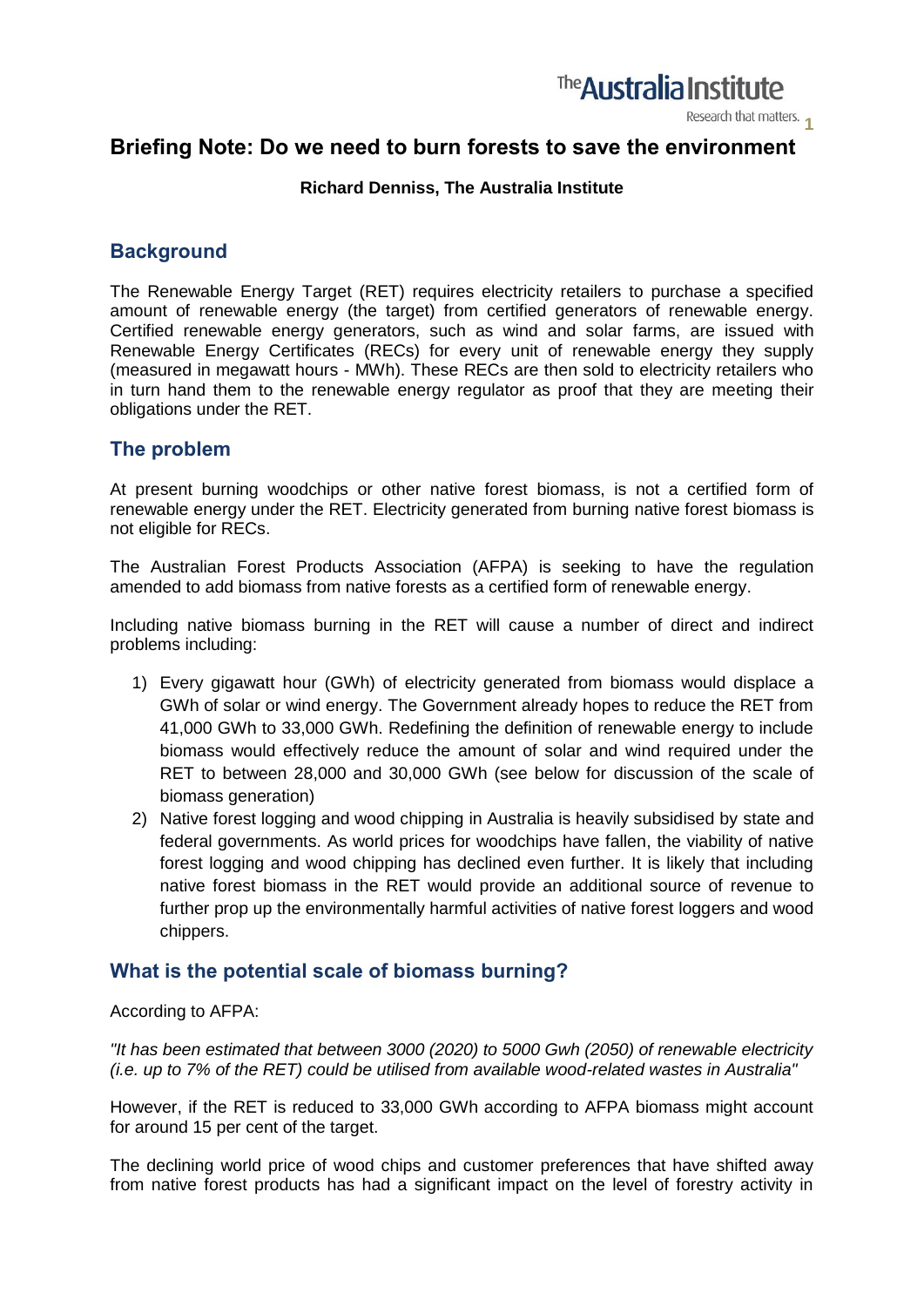

Research that matters.

Australia. As a result, if a new market for forest products is created as part of the RET there is significant capacity for the forestry industry to expand to meet the new demand from biomass burners.

To put the degree of potential native biomass supply into perspective consider the following:

- a) Every 1000 m<sup>3</sup> of wood produces roughly 0.8 GWh (or every 1,000,000 m<sup>3</sup> produces roughly 800 GWh).
- b) In NSW, the Forestry Corporation of NSW could supply up to 700,000  $m^3$  a year for bioenergy from across the state's three main native forest regions (Southern, Central and North East). This volume of biomass would provide around 560 GWh of electricity.
- c) Production in Victoria is divided between two regions: Central Highlands and East Gippsland. Combined these regions could provide approximately 350,000-400,000  $m<sup>3</sup>$ , enough to generate around 300 GWh of electricity per year. In the long-term, Victorian production could be significantly higher. In the early 2000s, pulp log production in Victoria was around 1.3 million  $m^3$ ; it is now about 750,000  $m^3$ . If production was raised back to pre-GFC levels, it is conceivable that bioenergy generation in Victoria from native forests alone could exceed 500 GWh (and much higher if the Maryvale Mill stopped taking native logs and supply was diverted to bioenergy).
- d) In Tasmania in the early 2000s, pulp log production averaged around 2.4 million  $m^3$ per year. It is now around 300,000  $m^3$ . Putting aside the questions of demand and the export of electricity from Tasmania, the potential for logs to be diverted to bioenergy from Tasmanian native forests is large. At the extreme, if we assumed pulp log production returned to 2000 levels electricity from biomass could be as high as 2,000 GWh.
- e) In Western Australia between 100,000 to 200,000  $m<sup>3</sup>$  could be put into bioenergy, enough to produce around 120 GWh per year. The very high electricity prices in WA make the economics of biomass even more attractive in the west.
- f) It is difficult to estimate potential native biomass capacity in Queensland. Historically it has been a small producer of native logs but with the SE Forest Agreement now defunct it is unclear what direction the industry might take in the future.
- g) Adding (a)-(e) above suggest that around 3,000 GWh of biomass is possible, a figure which is entirely consistent with the industry estimate.

## **The cost of biomass**

A 5 MW bioenergy generator costs between \$12 million and about \$25 million (capital costs only). A 5 MW plant generates about 30,000 to 40,000 MWh a year (30-40 GWh). On this basis, you would need in the order of 75 to 100 generators (each of 5 MW) to reach the 3,000 GWh. That is, the capital costs alone would exceed \$1 billion.

## **Is it economic?**

Some have argued that biomass is not likely to be economic and, in turn, not likely to be either a threat to the current technologies that dominate the RET or a new source of subsidy to prop up the native forest logging industry. Such an argument ignores:

a) The evidence presented by AFPA.